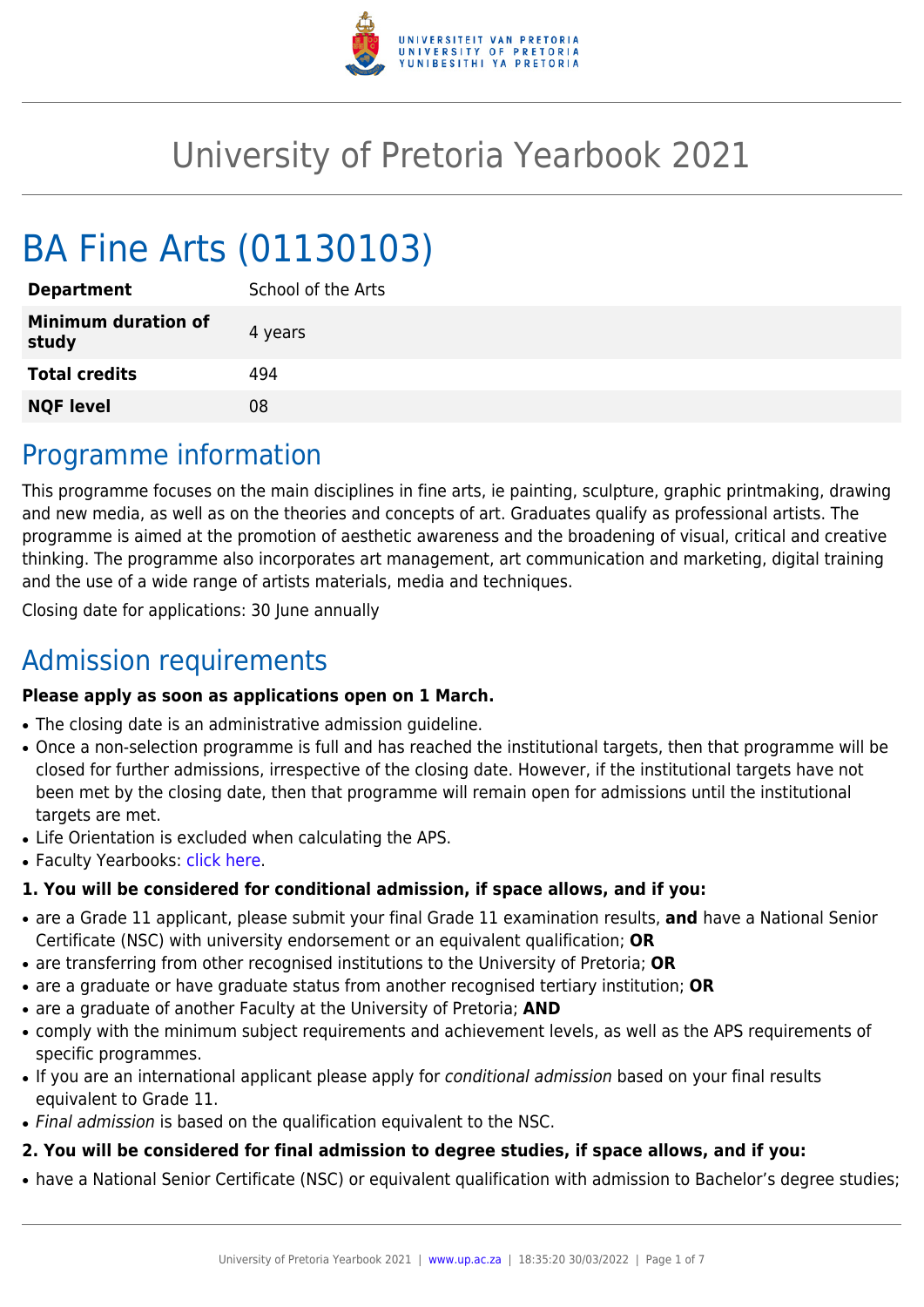

**and** comply with the minimum subject requirements as well as the APS requirements of their chosen programme; **OR**

- are a student transferring from another recognised tertiary institution and comply with the programme requirements; **OR**
- have graduate status from another recognised tertiary institution, or are a graduate of another Faculty at the University of Pretoria.
- If you are an international student or are a student with other qualifications equivalent to the NSC (including school qualifications from other countries, eg Spain, New Zealand, etc), you must obtain a Complete Exemption Certificate or a Foreign Conditional Exemption Certificate based on your international ('foreign') qualifications. Certificates can only be obtained from Universities South Africa (USAf) at [click here](https://mb.usaf.ac.za)[.](http://www.mb.usaf.ac.za/) In addition, these candidates must meet the relevant programme admission requirements.

| <b>Minimum requirements</b><br><b>Achievement level</b>                     |          |            |  |
|-----------------------------------------------------------------------------|----------|------------|--|
| <b>English Home Language or English</b><br><b>First Additional Language</b> |          | <b>APS</b> |  |
| NSC/IEB                                                                     | AS Level |            |  |
| 5                                                                           |          | 30         |  |

To retain admission, you must obtain an APS of at least 28 in the NSC.

# Additional requirements

Departmental selection is necessary prior to admission to this programme. Although Art as a Grade 12 subject is not a requirement, a candidate must be able to demonstrate his/her creative potential and commitment to the chosen field of study. Candidates are therefore required to submit a portfolio of work for a merit selection review and, if invited, undergo a series of selection processes and be interviewed by a selection committee. Contact the coordinator for more information.

# Other programme-specific information

Students who are deemed NOT to be at risk of their level of academic literacy, are exempted from ALL 110 and ALL 125.

### Promotion to next study year

- To be promoted to the second year of study, a student should pass all the core modules prescribed for the first year of study.
- To be promoted to the third year of study, a student should pass all the core modules prescribed for the second year of study.
- To be promoted to the fourth year of study, a student should pass all the core modules prescribed for the third year of study.

The Dean may approve exceptions to these promotion requirements on the recommendation of the head of the department.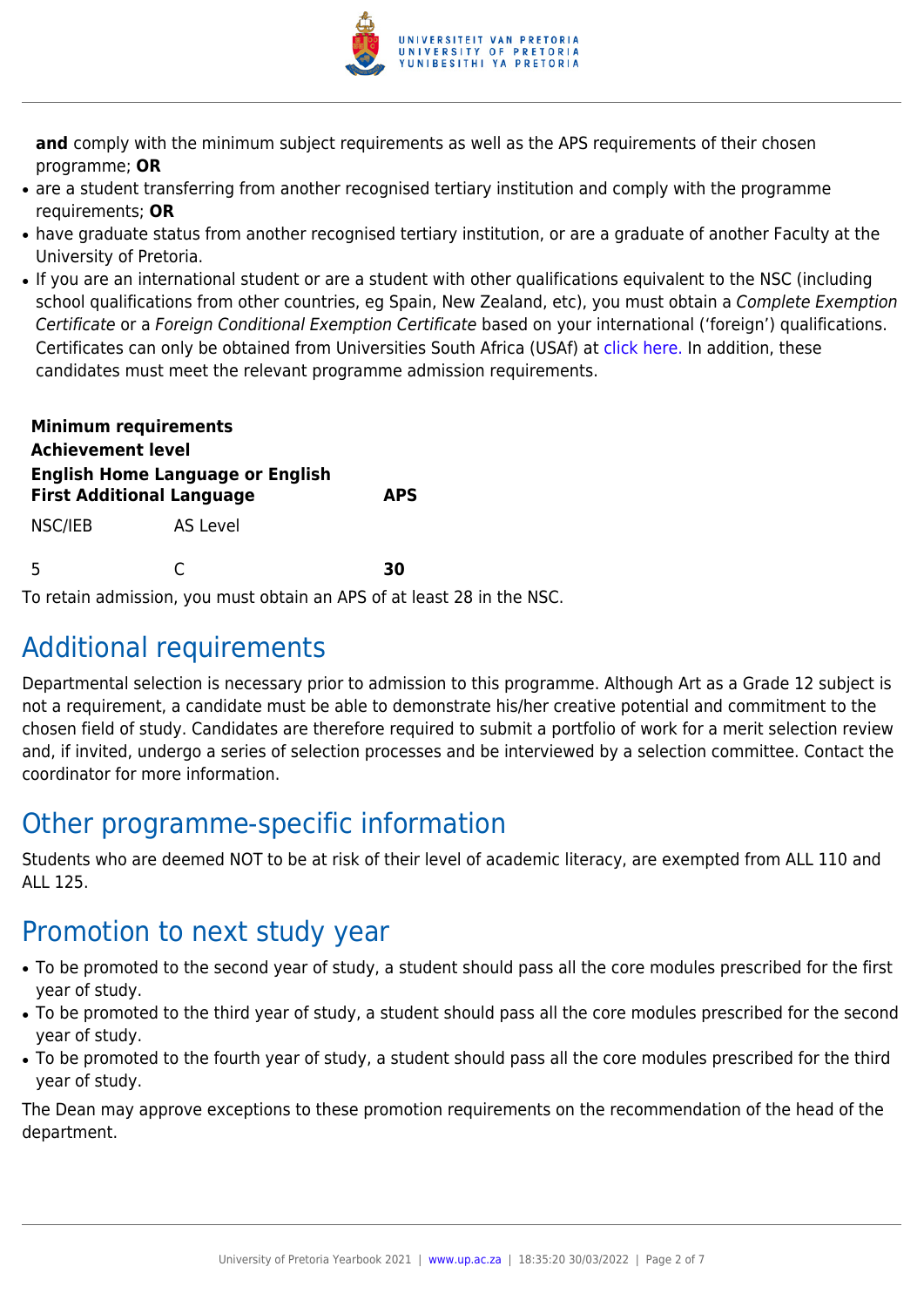

### Pass with distinction

The degree is awarded with distinction to a candidate who obtains at least 75% in BKK 400 and in VKK 401.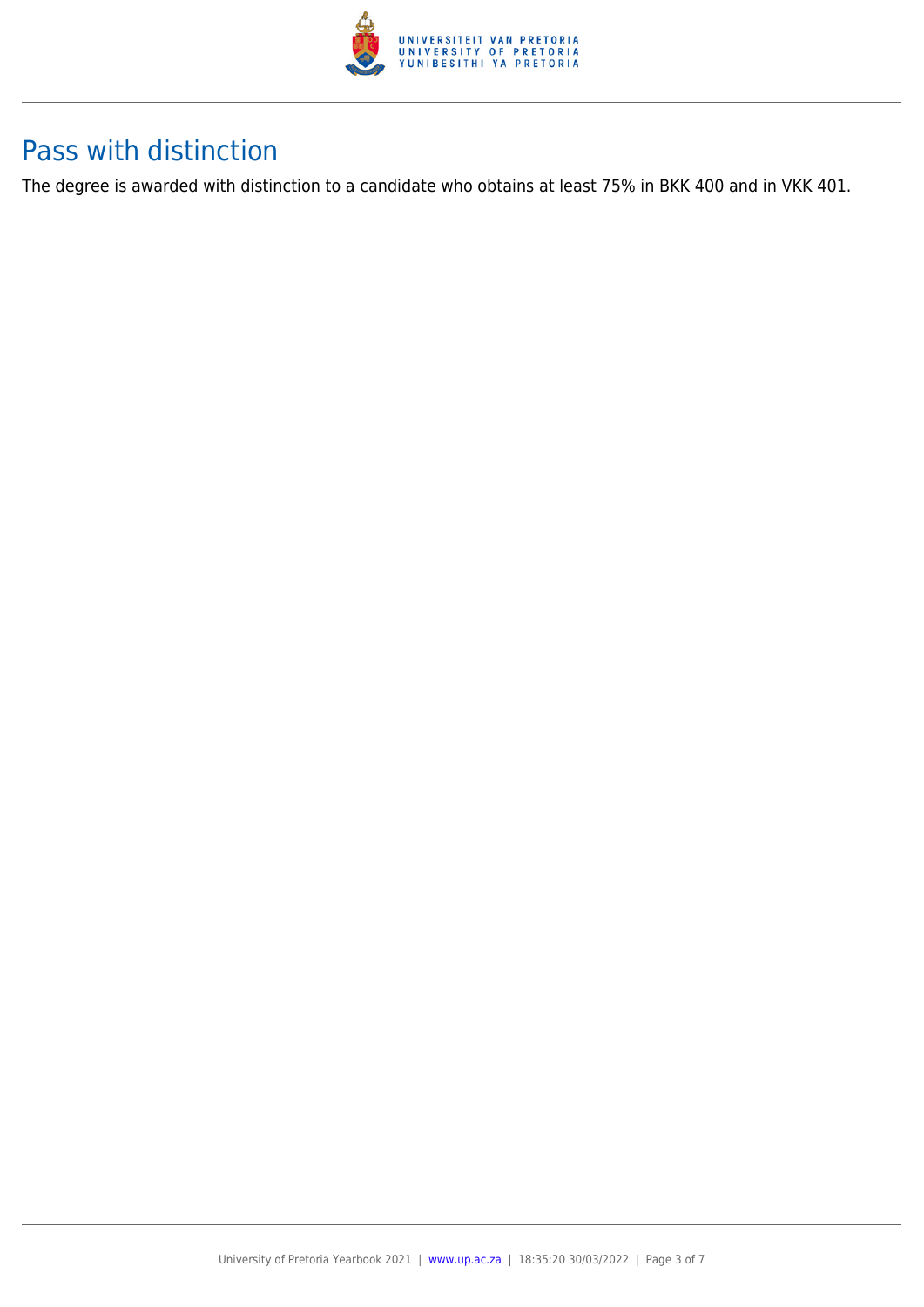

# Curriculum: Year 1

#### **Minimum credits: 126**

To be promoted to the second year of study, a student should pass the following modules: BKK 101, VIT 101, VKK 111 and 121.

### **Fundamental modules**

[Academic information management 111](https://www.up.ac.za/yearbooks/2021/modules/view/AIM 111) (AIM 111) - Credits: 4.00 [Academic information management 121](https://www.up.ac.za/yearbooks/2021/modules/view/AIM 121) (AIM 121) - Credits: 4.00 [Academic literacy 110](https://www.up.ac.za/yearbooks/2021/modules/view/ALL 110) (ALL 110) - Credits: 6.00 [Academic literacy for Humanities 125](https://www.up.ac.za/yearbooks/2021/modules/view/ALL 125) (ALL 125) - Credits: 6.00 [Academic orientation 101](https://www.up.ac.za/yearbooks/2021/modules/view/UPO 101) (UPO 101) - Credits: 0.00 [Visual culture studies 111](https://www.up.ac.za/yearbooks/2021/modules/view/VKK 111) (VKK 111) - Credits: 12.00

### **Core modules**

[Fine arts \(1\) 101](https://www.up.ac.za/yearbooks/2021/modules/view/BKK 101) (BKK 101) - Credits: 48.00 [Professional art practice \(1\) 101](https://www.up.ac.za/yearbooks/2021/modules/view/VIT 101) (VIT 101) - Credits: 24.00 [Visual culture studies 121](https://www.up.ac.za/yearbooks/2021/modules/view/VKK 121) (VKK 121) - Credits: 12.00

### **Elective modules**

[Afrikaans 110](https://www.up.ac.za/yearbooks/2021/modules/view/AFR 110) (AFR 110) - Credits: 12.00 [Afrikaans 120](https://www.up.ac.za/yearbooks/2021/modules/view/AFR 120) (AFR 120) - Credits: 12.00 [Introduction to Social Anthropology 110](https://www.up.ac.za/yearbooks/2021/modules/view/APL 110) (APL 110) - Credits: 12.00 [Advanced introduction to Social Anthropology 120](https://www.up.ac.za/yearbooks/2021/modules/view/APL 120) (APL 120) - Credits: 12.00 [English 110](https://www.up.ac.za/yearbooks/2021/modules/view/ENG 110) (ENG 110) - Credits: 12.00 [English 120](https://www.up.ac.za/yearbooks/2021/modules/view/ENG 120) (ENG 120) - Credits: 12.00 [Philosophy 110](https://www.up.ac.za/yearbooks/2021/modules/view/FIL 110) (FIL 110) - Credits: 12.00 [Philosophy 120](https://www.up.ac.za/yearbooks/2021/modules/view/FIL 120) (FIL 120) - Credits: 12.00 [Theory of religion 110](https://www.up.ac.za/yearbooks/2021/modules/view/REL 110) (REL 110) - Credits: 12.00 [Kaleidoscope of religions 120](https://www.up.ac.za/yearbooks/2021/modules/view/REL 120) (REL 120) - Credits: 12.00 [Psychology 110](https://www.up.ac.za/yearbooks/2021/modules/view/SLK 110) (SLK 110) - Credits: 12.00 [Psychology 120](https://www.up.ac.za/yearbooks/2021/modules/view/SLK 120) (SLK 120) - Credits: 12.00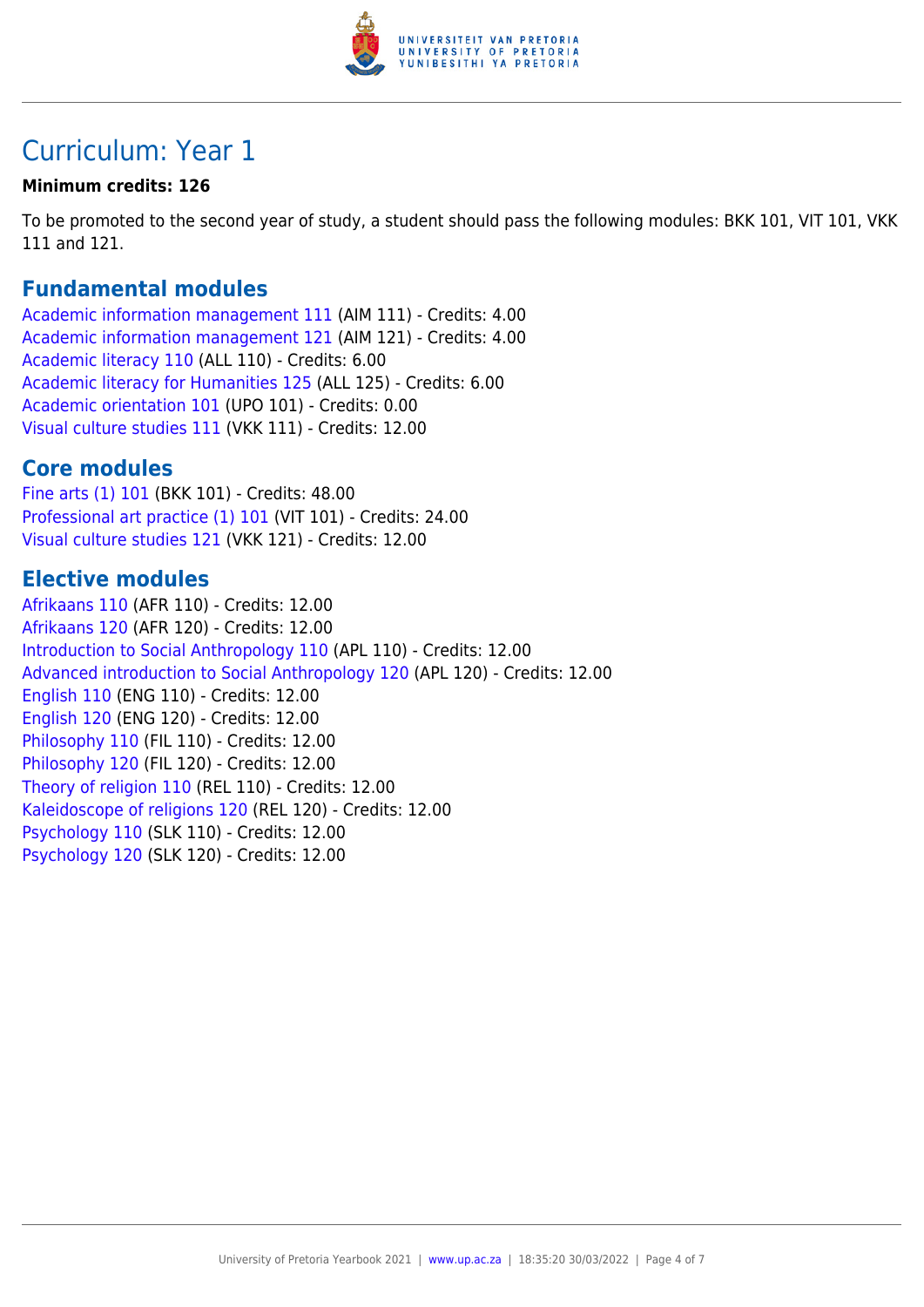

# Curriculum: Year 2

#### **Minimum credits: 126**

To be promoted to the third year of study, a student should pass all the core modules prescribed for the second year of study.

### **Core modules**

[Fine arts \(2\) 201](https://www.up.ac.za/yearbooks/2021/modules/view/BKK 201) (BKK 201) - Credits: 52.00 [Community arts in practice 210](https://www.up.ac.za/yearbooks/2021/modules/view/SOA 210) (SOA 210) - Credits: 6.00 [Professional art practice \(2\) 201](https://www.up.ac.za/yearbooks/2021/modules/view/VIT 201) (VIT 201) - Credits: 28.00 [Visual culture studies 211](https://www.up.ac.za/yearbooks/2021/modules/view/VKK 211) (VKK 211) - Credits: 20.00 [Visual culture studies 221](https://www.up.ac.za/yearbooks/2021/modules/view/VKK 221) (VKK 221) - Credits: 20.00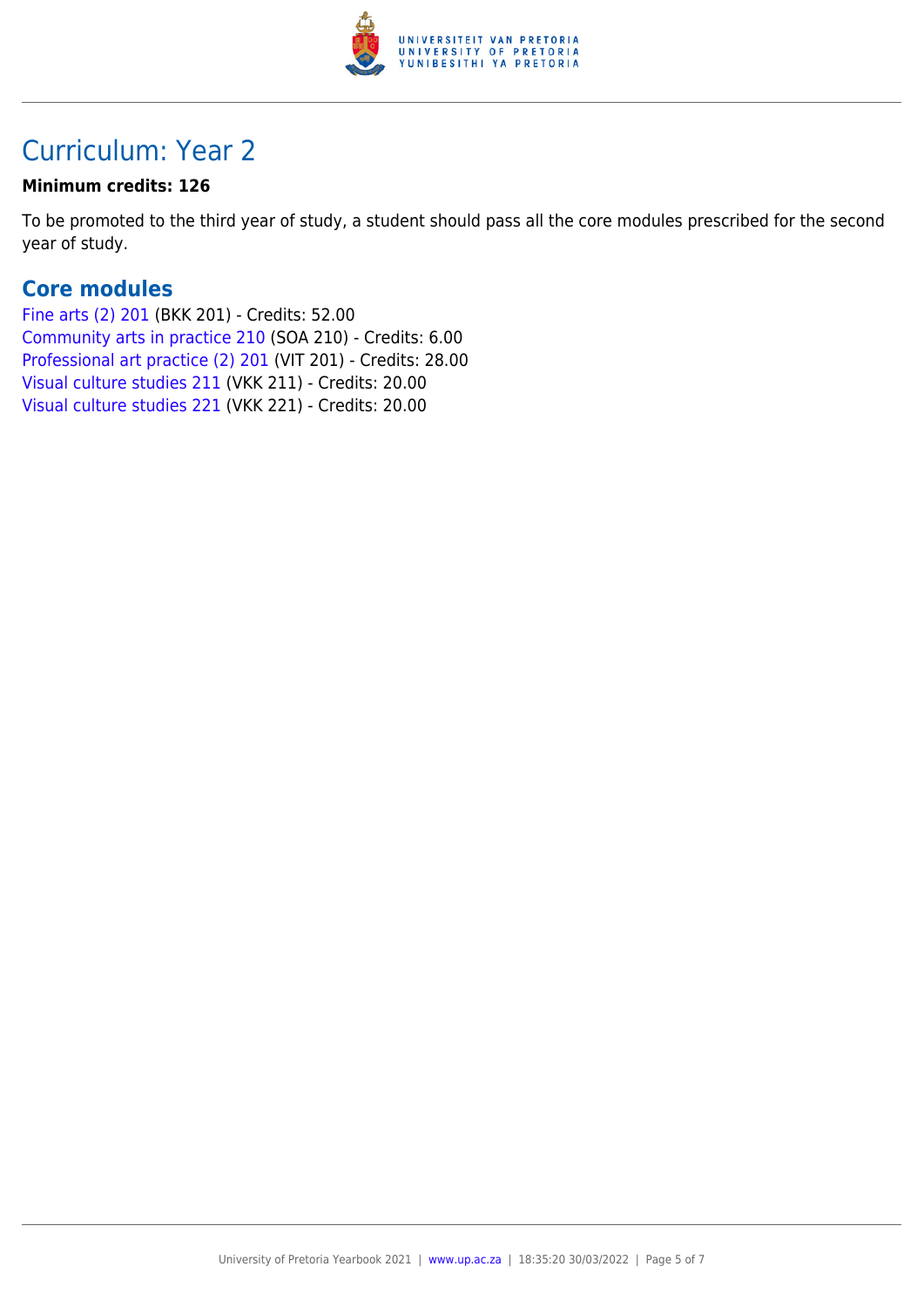

# Curriculum: Year 3

#### **Minimum credits: 120**

To be promoted to the fourth year of study, a student should pass all the core modules prescribed for the third year of study.

### **Core modules**

[Fine arts \(3\) 301](https://www.up.ac.za/yearbooks/2021/modules/view/BKK 301) (BKK 301) - Credits: 60.00 [Professional art practice \(3\) 301](https://www.up.ac.za/yearbooks/2021/modules/view/VIT 301) (VIT 301) - Credits: 30.00 [Visual culture studies 311](https://www.up.ac.za/yearbooks/2021/modules/view/VKK 311) (VKK 311) - Credits: 30.00